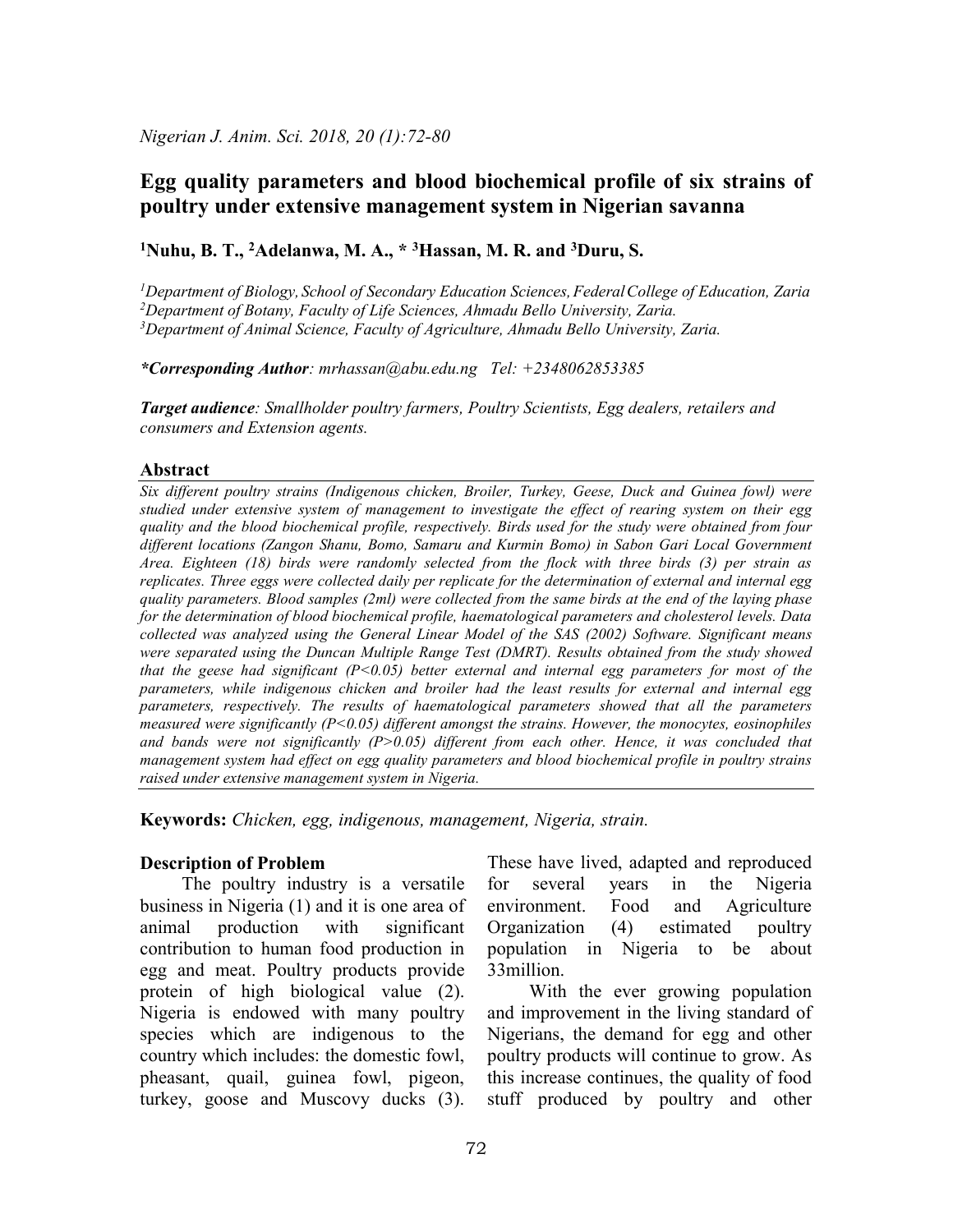agricultural animals becomes increasingly important with growing consumer awareness for healthy aspect of food which includes not only pathogens or trace of contaminations but also the compositions and nutritional values of the products (5).

 The egg is the only complete food material that natures knows because of its nutritive quality for both man and for the transformation of a fertile egg into a living organism making it a perfect biological composition (6). As a complete food, eggs are inexpensive and low calorie source of nutrients such as folate, riboflavin, selenium, choline vitamin-12 and vitamin A, K and D. The lipid matrix of the egg yolk serves to enhance the bio-availability of nutrients such as lutein and zeaxanthin (7).

 The physiology and chemistry of blood were used as indicators for various diseases in birds (8, 9) however; these values were affected by different factors such as nutrition, age and sex  $(10, 11)$ . Caution could be taken, as uric acid is the catabolic end product of proteins in birds not blood urea nitrogen as in case of mammals. Uric acid in mammals represents the metabolic end product of nucleic acids. Therefore, appropriate explanation of these parameters used in avian medicine is of great importance (8). In many species of birds, normal values for biochemical factors were measured and a comprehensive database was established as their blood profiles (12). However, there are no sufficient information's about the egg cholesterol levels and blood biochemical profile of the six poultry species.

 In Nigeria, more emphasis is laid on the production and importance of domestic fowl to the neglect of other classes of poultry species like the pheasant, quail,

guinea fowl, pigeon, turkey, goose and Muscovy ducks. As a result, domestic fowl constitutes 91% while guinea fowl, duck, turkey and others constitute 4, 3 and 2%, respectively (13). There are no any social or religious stigmas attached to the use of poultry meat in human diet. Hence the demand is high for live birds from local markets either for home consumption or as gifts at the time of festivities such as Christmas, New Year, Easter, Id El-Fitri, etc. Restaurants, hotels and supermarkets in Nigeria are noted for fast food business that involves the sale of products like chicken burger, egg bonze among others. Besides, fowl meat has good potential export driven nature worldwide while exportation of eggs into some West African countries is a lucrative business (14). The aim of this study was to compare the egg morphometric parameters and blood profile of six strains of poultry birds raised under extensive management system in the Nigerian savanna.

## Materials and methods

## Sources of the experimental birds, design and management

The birds were randomly selected from four villages (Zangon Shanu, Bomo, Samaru and Kurmin Bomo) in Sabon Gari Local Government Area, based on the number and productivity of poultry birds raised under extensive management system. A total of eighteen (18) birds consisting of three (3) birds per strain as replicates were used for the study. The birds were obtained at laying stage. They were kept under the free range system in their owner's homes. They received whole grains (sorghum and millet) in the morning as supplement before going out to feed on other household wastes and insects. Clean water was provided *ad libitum*. All birds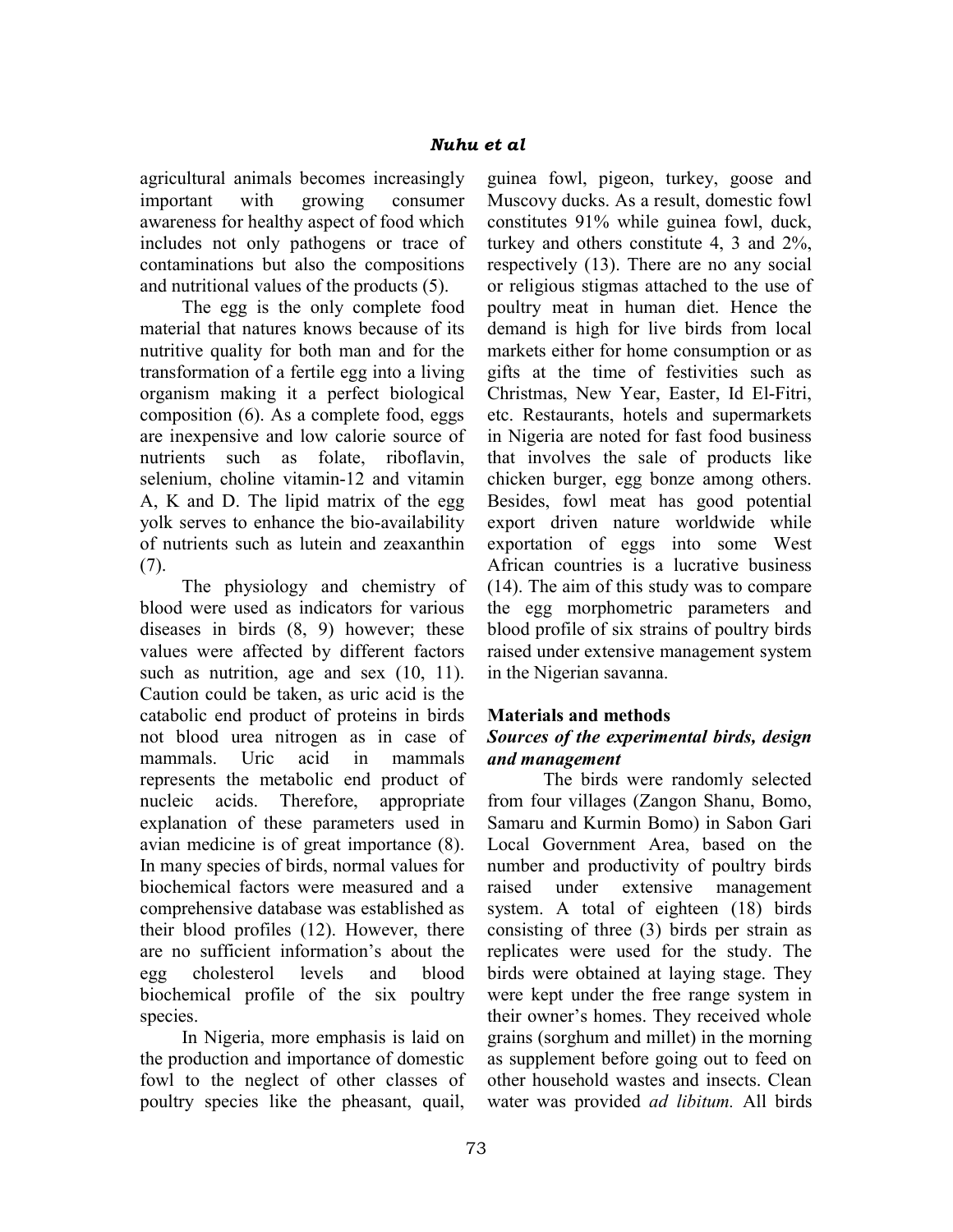had free access to laying nests and boxes in their cages. Eggs laid per day from the birds were carefully collected, weighed and kept for further analysis and determination of quality parameters.

### Determination of egg quality parameters

Eggs were collected once daily, counted, weighed and recorded per replicate. Three (3) eggs representing the average weight of the eggs from each replicate were used forthnightly to determine the egg quality parameters throughout the 13 weeks experimental period. Each egg was assessed separately for its internal and external egg quality traits. External quality traits were egg weight, egg length, egg breadth, egg shape index and shell thickness (was measured with micrometer screw gauge). Individual egg weights were measured using a sensitive electronic balance (FEJ-1500 a series) citizen scale to the nearest 0.01g. After weighing, measurement of various internal egg quality parameters such as albumen height, albumen diameter and yolk height, yolk diameter was done using a vernier calliper. The egg length was measured as the distance between the two extremes while the egg breadth was measured as the diameter of the egg at its widest circumference to the nearest 0.01mm. The egg shape index was calculated using the formula described by Sauveur (15).

 $ESI = ER/EI$ .

Where;

ESI- egg shape index

EB- egg breadth (mm)

EL- egg length (mm)

The eggs were broken around the equator and were emptied out unto a clean Petri dish (care being taken to keep the yolk intact). The albumen and yolk heights were measured, the albumen height was taken at three different points and the average was obtained. The yolk width was taken as the widest circumference of the yolk while the yolk height was measured as the distance between the base of the Petri dish and the highest point of the yolk. The yolk was then separated from the albumen and the yolk was weighed. The weight of albumen was calculated by subtracting the weight of yolk and shell from the weight of the whole egg. Haugh unit was calculated from the measured height of albumen and weight of the egg using the formula outlined by Haugh (16).

 $HU = 100log 10 (h-1.7w^{0.37} + 7.6)$ Where;

 $HU = Haugh Unit$ 

 $h$  = Observed height of the albumen in millimeters

 $W = Weight of the eggs in grammes$ The shell weight was taken after removal of remaining albumen and subsequent air dried for 12 hours. This was used to calculate the egg shell index using the formula described by (17).

 $I = 100$ SW/S

Where;

 $I - Egg$  shell index

SW – Shell weight

S – Surface area (cm)

S was calculated from egg weight using the equation

 $S = k.EW 2/3$ 

Where k has a value of 4.67 for egg weight less than 60g.

 $EW - Egg$  weight

The thickness of the egg shell were obtained by average measurement of three areas (the blunt end, the pointed end and the middle part of the egg) using a micrometer screw gauge. Egg yolk, height and width were measured using Vernier calliper and the values obtained were used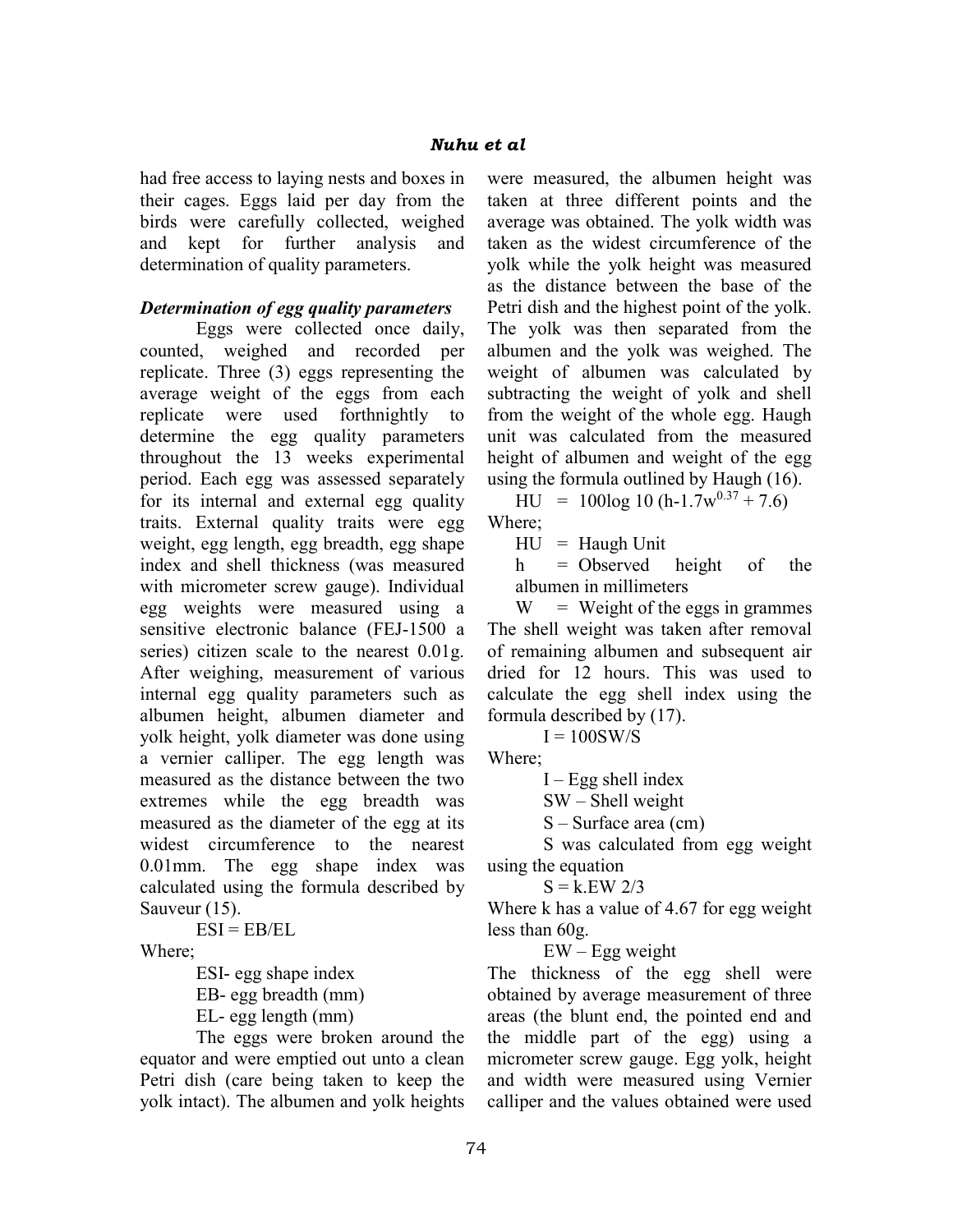to calculate the yolk index.

 $YI = YW/YH$ 

Where;

 $YI - yolk$  index YW – yolk width

YH – yolk height

Percentage shell was determined by using the formula:

Shell percentage = (shell weight/egg weight)  $x 100$ 

Percentage yolk was determined using the formula

Percentage yolk  $=$  (yolk weight/egg weight)  $x 100$ 

Egg specific gravity (ESG) was estimated based on weight of egg and shell.

 $ESG = EW/$  {(0.9680 (EW – SW) +  $(0.4921)$ Where:

ESG – egg specific gravity EW - egg weight  $SW - shell$  weight

The external and internal egg quality parameters were expressed as percentages relative to the weight of the eggs per strain of birds.

## Determination of Haematological **Parameters**

At the end of the laying phase of the birds, 2mls of blood samples for serum biochemical tests were collected from the brachial vein of each of the birds. A total of eighteen birds were used. Also, 2mls of blood samples were separately collected into small plastic bottles (vials) containing 1mg/ml of EDTA for hematological parameters analysis. Differential white blood cell count (WBC counts) were made on monolayer blood films, fixed and stained with Geimser-Wright's stain. Total WBC count was determined by a manual method using haemacytometer. Packed cell

volume was measured by a standard manual technique using microhaematocrit capillary tubes and centrifuged at 2500rpm for 5 minutes. The haematological study was carried out in the Parasitological Laboratory of the Faculty of Veterinary Medicine, Ahmadu Bello University, Zaria. The samples were analyzed for packed cell volume (PCV), Hemoglobin (Hb) count, red blood cell count (RBC) and white blood cell count (WBC), together with absolute count of heterophils, lymphocytes, monocytes, eosinophils, and basophils as well as band were determined by routine methods as previously described (11).

# Data analysis

Data obtained from this study was subjected to analysis of variance, using the General Linear Model of SAS (18). Means were declared significant when P<0.05. Significantly different means were separated using the Duncan's Multiple Range Test (DMRT) in SAS package.

## Results and Discussion

Table 1 shows the external egg parameters of the six different poultry strains reared extensively. There was significant  $(P<0.05)$  difference in all the external egg parameters in the six poultry strains. Egg weight was significantly (P<0.05) highest in Geese (142.40g) followed by Turkey (72.63g) in which it did not differ significantly  $(P<0.05)$  from Duck (67.60g), but did differ from Broiler (57.30g). In another vein, Indigenous Chicken (35.80g) and Guinea fowl (37.83g) did not differ significantly (P>0.05) from each other in terms of their egg weight.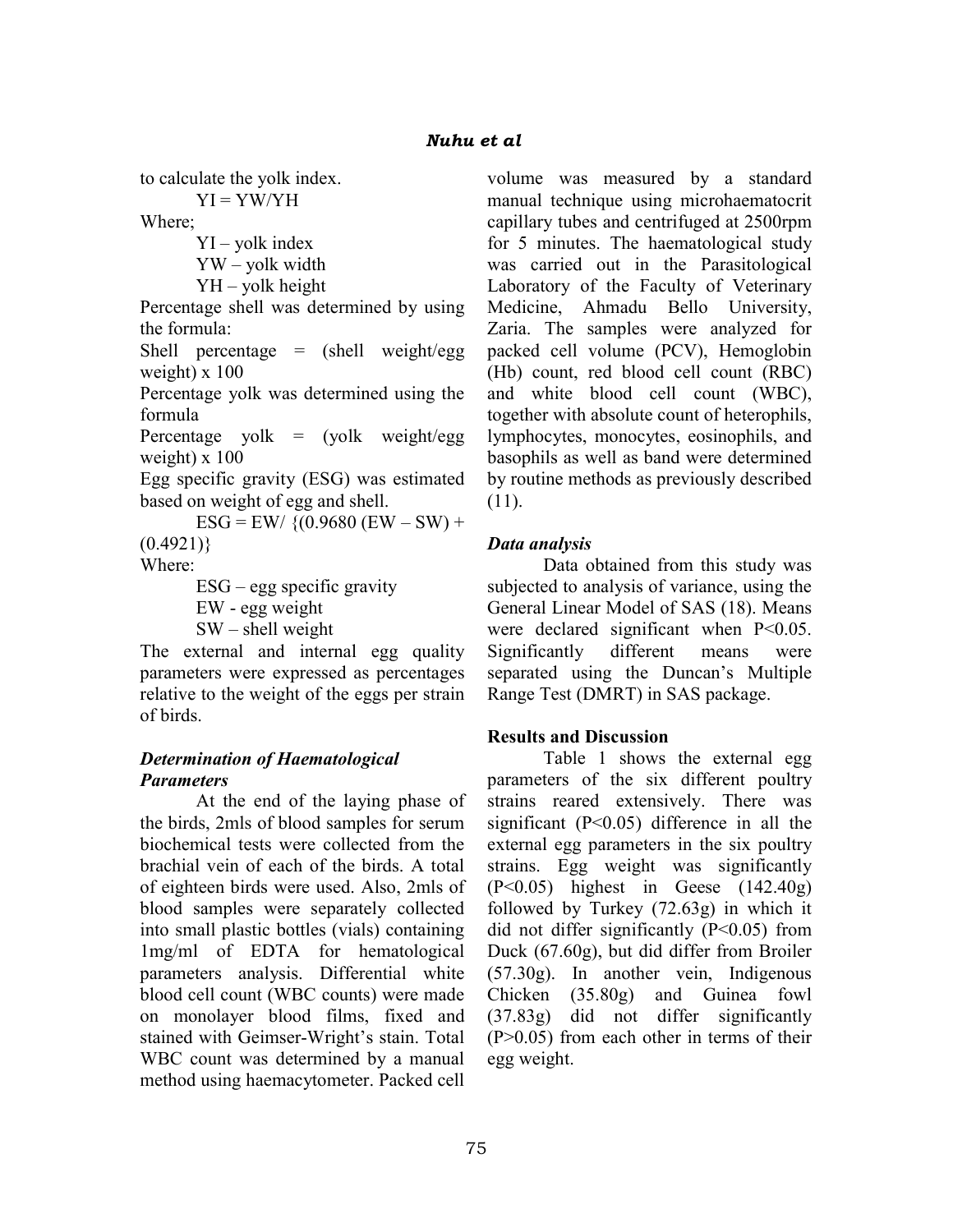Nuhu et al

| <b>Strains of Poultry Birds</b> |                        |                     |                       |                      |                     |                     |      |
|---------------------------------|------------------------|---------------------|-----------------------|----------------------|---------------------|---------------------|------|
|                                 | I/chicken              | <b>Broiler</b>      | Turkey                | Geese                | <b>Duck</b>         | <b>G/fowl</b>       |      |
| Egg wt $(g)$                    | 35.800 <sup>d</sup>    | 57.300c             | 72.633b               | 142.400 <sup>a</sup> | 67.600b             | 37.833d             | 2.21 |
| Egg ht $(mm)$                   | 49.700 <sup>d</sup>    | 56.433 <sup>c</sup> | 65.400 <sup>b</sup>   | 87.367 <sup>a</sup>  | 59.433 <sup>c</sup> | 50.067 <sup>d</sup> | 1.12 |
| Egg width (mm)                  | 37.067 <sup>d</sup>    | 42.900c             | 45.667 <sup>b</sup>   | 54.667 <sup>a</sup>  | 45.833b             | 37.100 <sup>d</sup> | 0.68 |
| Egg shape index                 | 1.340c                 | 1.313c              | 1.430 <sup>b</sup>    | 1.596a               | 1.303c              | 1.350c              | 0.02 |
| Egg specific gravity            | 1.137c                 | 1.140c              | 1.130c                | 1.173 <sup>b</sup>   | $1.150^{bc}$        | 1.233a              | 0.01 |
| Shell wt $(q)$                  | 3.733d                 | 5.833c              | $6.767$ <sub>bc</sub> | 17.433a              | 7.367b              | 6.700bc             | 0.43 |
| Shell th (mm)                   | 0.280 <sup>d</sup>     | 0.370c              | 0.430 <sup>b</sup>    | 0.613a               | 0.350c              | 0.590a              | 0.02 |
| Shell %                         | $10.540$ <sub>bc</sub> | 10.190bc            | 9.317c                | 12.247 <sup>b</sup>  | 10.873bc            | 17.640a             | 0.63 |
| Shell index                     | 3.387bc                | $3.273$ bc          | 2.990c                | 3.933 <sup>b</sup>   | 3.493bc             | 5.663a              | 0.20 |

Table 1: The external egg parameters of six different strains of poultry birds

 $a<sup>abcd</sup> =$  Means with different superscript within the same row for a trait differ significantly (P<0.05), I = Indigenous,  $G=$  guinea, wt = weight, th = thickness, SEM = Standard error of mean.

Comparison of the production of bigger and heavier egg and quality traits of eggs from different poultry strains shows that geese had higher values than the other species in terms of egg weight (142.40g), egg height (87.37g), diameter (54.67), shape index  $(1.60)$ , shell weight  $(17.43g)$ and shell thickness (0.61). This could be due to the good genes responsible for egg production in geese as well as their size and genetic make-up compare to the various poultry strains studied. The result of this study is in consonance with the report of Lin et al.  $(19)$ ; Bawa et al.  $(20)$ and Tuleun et al. (21) that egg mass or weight can be used as criterion in assessment of nutritional stress due to the management practice especially if they are obtained from birds of the same age, strain and health status. The egg weight from this study is within the normal range of the various strains (19, 22). The height of egg in Geese (87.37mm) was significantly (P<0.05) higher than the other poultry strains followed by Turkey (65.40mm). Broiler (56.43mm) and Duck (59.43mm) did not differ significantly (P>0.05) from each other; similarly, indigenous Chicken (49.70mm) and Guinea fowl (50.07mm) were significantly (P>0.05) similar. Geese

(54.67mm) egg width was better than all the poultry strains followed by Duck (45.83mm) and Turkey (45.67mm), which did not vary significantly  $(P>0.05)$  from each other. In the same way, Guinea fowl egg width (37.10mm) and indigenous Chicken (37.07mm) did not differ significantly  $(P>0.05)$  from each other but was significantly  $(P<0.05)$  lower than the Broiler egg width (42.90mm). Geese (1.60) produced the best egg shape index, followed by Turkey (1.43) and the lowest was observed in other strains in which they did not differ significantly (P>0.05) among themselves. The results obtained in this study agree with the findings of (19, 22).

The egg specific gravity was significantly (P<0.05) highest in Guinea fowl (1.23), followed by Geese (1.17 which was comparable to Duck  $(1.15)$  and the later was comparable to Turkey (1.13), Broiler (1.14) and indigenous Chicken (1.14). The shell weight was found to be significantly (P<0.05) higher in Geese (17.43g). This was followed by Duck (7.37g) in comparable to Turkey (6.77g) and Guinea fowl (6.70g) and later was comparable to Turkey (5.83g) while the lowest was recorded in indigenous Chicken (3.73g). There was significant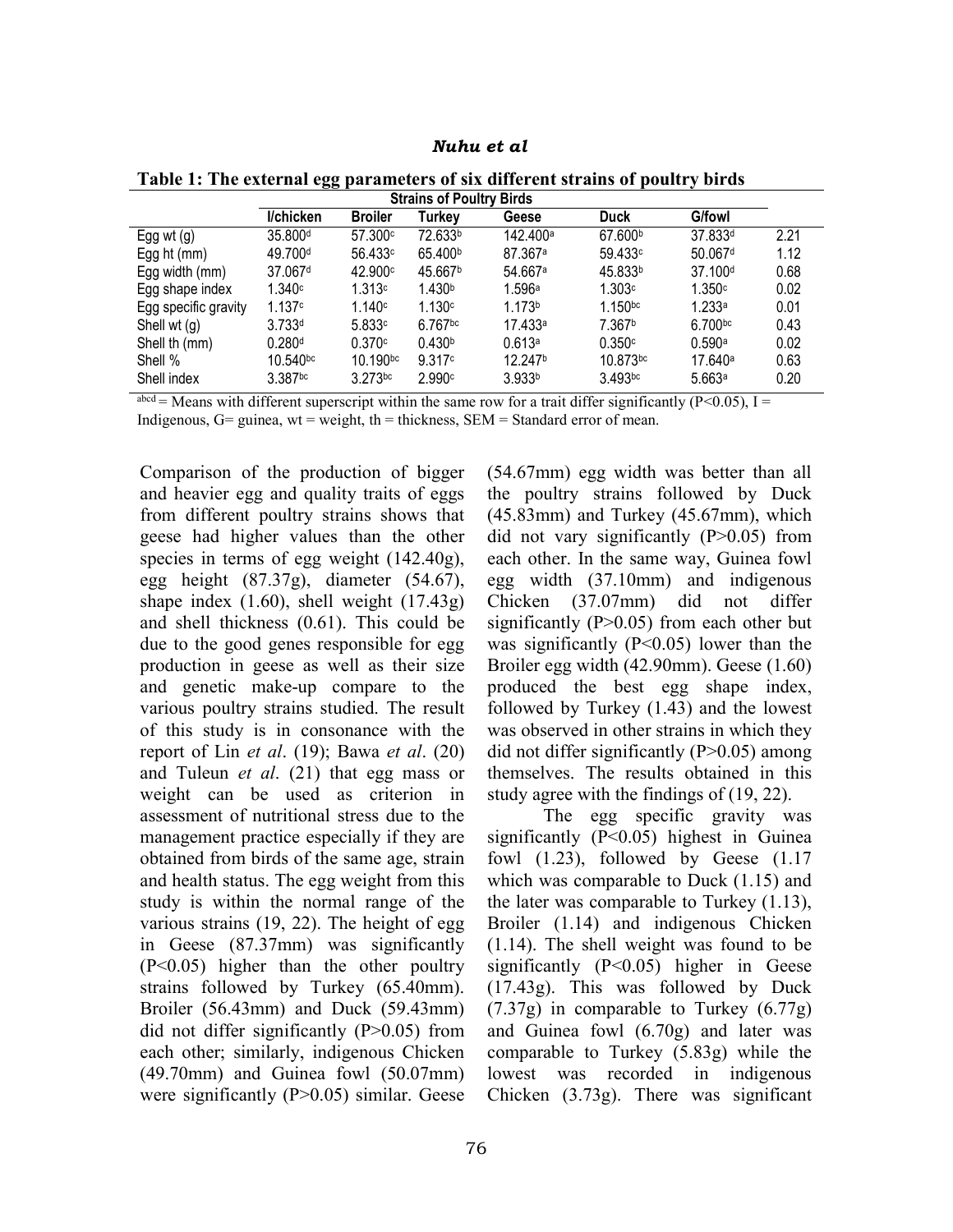#### Nuhu et al

(p<0.05) egg shell thickness in Geese (0.61) and Guinea fowl (0.59) followed by Turkey (0.43) and Duck (0.35) which was significantly  $(P<0.05)$  higher than the one

in indigenous Chicken (0.28). The highest and lowest shell percentage was found in Guinea fowl (17.64) and Turkey (9.32); similar result was observed for shell index.

Table 2: Internal Egg Parameters for the Six Different Poultry Strains

|                    | <b>Strains of Poultry Birds</b> |                       |                       |                        |                       |                       |            |  |
|--------------------|---------------------------------|-----------------------|-----------------------|------------------------|-----------------------|-----------------------|------------|--|
| <b>Parameters</b>  | I/chicken                       | <b>Broiler</b>        | Turkey                | Geese                  | Duck                  | <b>G/fowl</b>         | <b>SEM</b> |  |
| Yolk wt $(g)$      | 9.667 <sup>d</sup>              | 18.760c               | 26.167 <sup>b</sup>   | 43.533a                | 26.833b               | 11.600 <sup>d</sup>   | 1.34       |  |
| Yolk ht (mm)       | 14.267°                         | 15.300 <sup>c</sup>   | 17.600 <sup>b</sup>   | 21.733a                | 19.933 <sup>a</sup>   | 15.267 <sup>c</sup>   | 0.62       |  |
| Yolk width (mm)    | 41.40 <sup>c</sup>              | 47.567 <sup>b</sup>   | 49.700 <sup>b</sup>   | 67.433 <sup>a</sup>    | 50.667 <sup>b</sup>   | 40.900c               | 1.83       |  |
| Yolk %             | 26.747c                         | 32.800 <sup>b</sup>   | 36.020ab              | $30.593$ bc            | 39.713 <sup>a</sup>   | 30.713bc              | 1.70       |  |
| Yolk index         | $0.347$ ab                      | 0.323 <sup>b</sup>    | $0.357$ <sup>ab</sup> | 0.323 <sup>b</sup>     | 0.393a                | $0.377$ ab            | 0.02       |  |
| Albumen wt (g)     | 27.167c                         | 32.173bc              | 38.967b               | 76.000a                | 31.500c               | 17.033 <sup>d</sup>   | 2.28       |  |
| Albumen width (mm) | 48.333c                         | 71.533 <sup>a</sup>   | 66.833ab              | 74.100 <sup>a</sup>    | $61.950$ abc          | 54.667bc              | 4.81       |  |
| Albumen ht (mm)    | 8.900 <sub>bc</sub>             | $5.767$ <sub>bc</sub> | 9.633 <sub>bc</sub>   | 13.667a                | 9.933 <sup>b</sup>    | 7.700c                | 0.59       |  |
| Albumen %          | 75.373ª                         | 56.050 <sup>b</sup>   | 53.687bc              | $53.340$ <sub>bc</sub> | 46.593c               | 45.360c               | 2.67       |  |
| Albumen index      | 0.183a                          | 0.127 <sup>b</sup>    | $0.147$ ab            | 0.187a                 | $0.163$ <sup>ab</sup> | $0.143$ <sup>ab</sup> | 0.02       |  |
| Haugh unit         | $100.533$ ab                    | 94.000c               | 94.833bc              | 102.567 <sup>a</sup>   | 97.133abc             | 94.233c               | 2.91       |  |

abcd = Means with different superscript within the same row for a trait differ significantly (P<0.05), wt= weight,  $I =$ Indigenous, G= guinea, ht=height, SEM= Standard error of mean.

The variation in internal egg parameters for the poultry strains is shown in Table 2. There were significant variations in all the parameters measured across the birds' strains. The amount of yolk weight (g) was significantly (P<0.05) highest in Geese (43.53) but Duck (26.83) and Turkey (26.17) did not differ significantly (P>0.05). Similarly, Guinea fowl (11.60) and indigenous Chicken (0.67) did not show significant (P>0.05) different but were significantly  $(P<0.05)$  lower than the yolk weight in Broiler. This result could be attributed to the weight of the eggs which is in turn related to the size of the egg. Previous studies also found similar result (17, 23). The yolk height (mm) did not vary significantly (P>0.05) between Geese (21.73) and Duck (19.93) compared to other strains. Turkey yolk height (17.60) was significantly  $(P<0.05)$  second highest. There was no significant difference (P>0.05) of yolk height among indigenous Chicken (14.27), Broiler (15.30) and

Guinea fowl (15.27). The yolk width (mm) was significantly (67.43) higher in Geese (67.43) compared to other poultry strains. This scenario can be attributed to the mass of the yolk which was higher in Geese egg than others. This result is in agreement with the reports (13, 24, 25). There was no significant  $(P>0.05)$  difference in the yolk width of Broiler (47.57), Turkey (49.70) and Duck (50.67) but differed from Guinea fowl (40.90) and indigenous Chicken (41.40). The albumin index was relatively higher in indigenous Chicken (0.18) and Geese (0.19) comparable to Turkey (0.15), Duck (0.16) and Guinea fowl (0.14) while Broiler (0.13) recorded the least. Haugh unit was significant  $(p<0.05)$  in Geese (102.57) comparable to Indigenous Chicken (100.53) and Duck (97.13) while Broiler (94.00) and Guinea fowl (94.23) were significantly  $(P<0.05)$  the least. Previous findings reported that the internal egg quality parameters could be influenced by diet, management system imposed;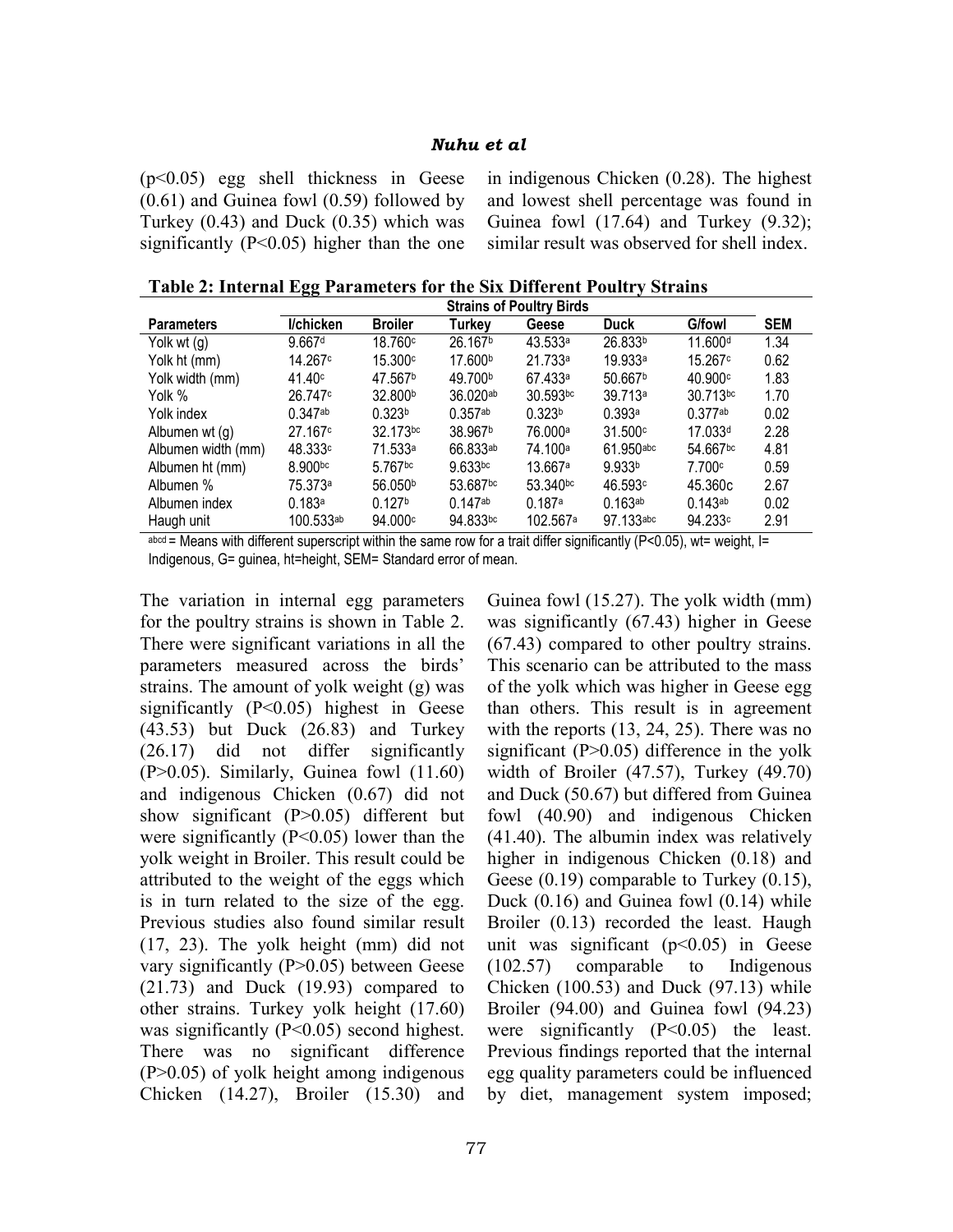climatic condition and breed of the birds (24, 25).

The haematological parameters (Table 3) showed that Duck proved to be better in PCV (50.00MG/DL), Hb (16.33) and RBC (6.17) while indigenous chicken was better in lymphocytes (95.33mg/dl). In avian medicine, interpretation and sensible utilization of blood profiles are often limited by lack of values for physiological parameters relevant to the individual avian strains and each strain to breeding lines, production type. This is in consonance with the report of Kral and Suchy  $(26)$ . The results of this study is in comparison with the value reported for biochemical parameters among different strains of birds including Ostrich (27), captive birds (28), Sea-birds (29), and broiler strains (30), which indicates that biochemical parameters values of birds are strainsdependent and differences between plasma and serum values. This agrees with the report of (31).

Table 3: Effect of management system on some haematological parameters in six strains of poultry birds

|                   | <b>Strains of Poultry Birds</b> |                     |                        |                       |                    |                    |            |
|-------------------|---------------------------------|---------------------|------------------------|-----------------------|--------------------|--------------------|------------|
| <b>Parameters</b> | I/chicken                       | <b>Broiler</b>      | Turkey                 | Geese                 | Duck               | G/fowl             | <b>SEM</b> |
| (mg/dl)           |                                 |                     |                        |                       |                    |                    |            |
| <b>PCV</b>        | 33.667 <sup>b</sup>             | $25.333^{\circ}$    | $45.000^{\rm a}$       | $43.667$ <sup>a</sup> | $50.000^{\rm a}$   | $44.000^{\rm a}$   | 2.52       |
| Hb                | 11.200 <sup>b</sup>             | 8.400 <sup>c</sup>  | $14.967^{\rm a}$       | $14.533^{\rm a}$      | $16.333^{a}$       | $15.000^{\rm a}$   | 0.87       |
| <b>WBC</b>        | 3.500 <sup>b</sup>              | $24.400^{\rm a}$    | 8.333 <sup>b</sup>     | 6.267 <sup>b</sup>    | 6.300 <sup>b</sup> | 5.767 <sup>b</sup> | 3.34       |
| <b>RBC</b>        | $4.933^{ab}$                    | 5.933a              | $5.600^{\rm a}$        | 3.167 <sup>b</sup>    | $6.167^{\rm a}$    | $4.500^{ab}$       | 0.69       |
| Hematocrit        | $6.667^{\rm b}$                 | 11.000 <sup>b</sup> | $21.000^a$             | 7.000 <sup>b</sup>    | 5.667 <sup>b</sup> | $26.333^a$         | 3.22       |
| Lymp.             | $95.333^a$                      | 82.333abc           | $77.667$ <sup>bc</sup> | 88.333ab              | $86.667^{ab}$      | $69.000^{\circ}$   | 4.66       |
| Mono.             | $0.667$ <sup>a</sup>            | $3.333^{a}$         | $1.333^{a}$            | $0.667$ <sup>a</sup>  | $1.667^{\rm a}$    | $2.667^{\rm a}$    | 0.91       |
| Eosi.             | 3.000 <sup>a</sup>              | 2.333 <sup>a</sup>  | 0.000 <sup>a</sup>     | 2.333 <sup>a</sup>    | 1.000 <sup>a</sup> | 0.000 <sup>a</sup> | 1.49       |
| <b>Bands</b>      | 0.000 <sup>a</sup>              | 1.000 <sup>a</sup>  | 0.000 <sup>a</sup>     | 1.333 <sup>a</sup>    | 5.000 <sup>a</sup> | 2.000 <sup>a</sup> | 2.27       |

 $a<sub>bc</sub> = Means$  with different superscript within the same row for a trait differ significantly (P<0.05), PCV= Packed cell volume, HB=Haemoglobin, WBC=White blood cell, RBC=Red blood cell, Hemato=Hematocrit, Lymp=Lympocytes, Mono=Monophil, Eosi=Eosinophil

The full blood count examines mostly the cellular components of blood whereas biochemical testing focuses on its chemical constituents (31). It has been shown that data from blood profiles could be exploited in the improvement of chicken stocks (32). In addition, blood parameters help in the diagnosis of specific poultry hen pathologies and might serve as basic knowledge for studies in immunology and comparative avian pathology. Whereas (33) reported that significant reduction in red and white blood corpuscles indicates haemolytic anaemia and exposes the birds to high risk of infection irrespective of the bird strains.

#### Conclusion and Application

- 1. Extensive system of management of poultry birds has effect on internal and external egg quality parameters and blood profile of six strains of birds in Northern Guinea Savanna of Nigeria.
- 2. Eggs of the strains of poultry studied are safe for storage for certain period of time before spoilage due to their quality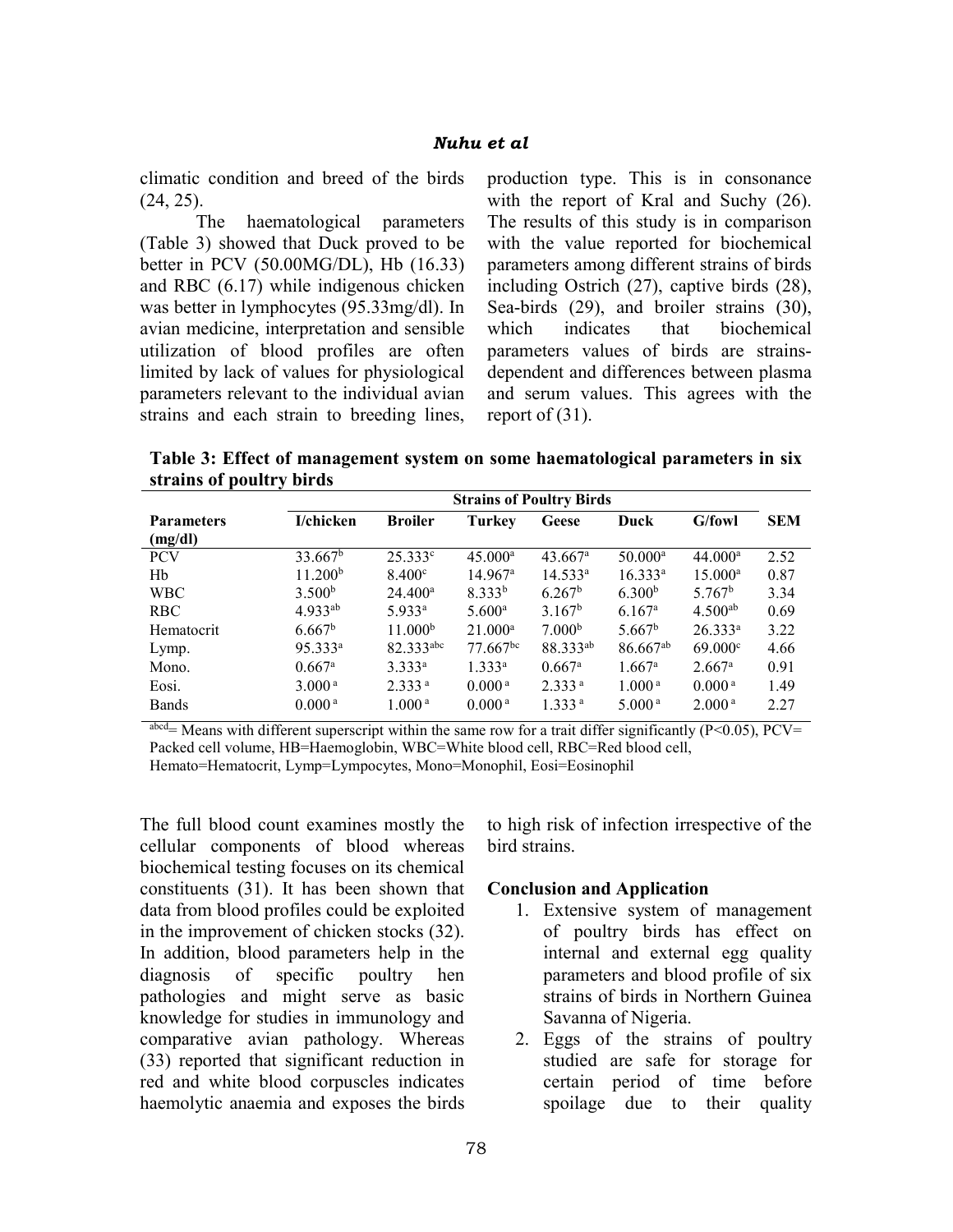### Nuhu et al

attributes. Hence, smallholder farmers in Nigeria should be encouraged to rear more of these chicken strains.

#### References

- 1. Adebambo, O.A., Ikeobi, C.O.N., Ozoje, M.O and Adenowo, J.O. (1999). Colour variations and performance characteristics of the indigenous chickens of Southwest Nigeria. Nigeria Journal of Animal Production, 26: 15-22.
- 2. duvie, L.O. (2002). "Poultry Production as an Important Component of Nigeria's Livestock Subsector." A Training Manual, National Training Workshop on Poultry Production in Nigeria in NAPRI, ABU, Shika, Zaria, Nigeria. 3(10): 85-96
- 3. Oluyemi, J.A. and Roberts, F.A. (2007). Poultry production in warm wet climates. Revised edition printed by Golden Wallet Press, Ibadan.
- 4. FAOSTAT (2001). Food and Agricultural Organization Statistical Data Base.
- 5. Mennicken, L., Ponsuksili, S., Tholen, E., Thi Kim Kim, N., Steier, K., Peterson, J., Schellander, K. and Wimmers, K. (2005). Divergent selection for W3:W6 polyunsaturated fatty acid ratio in quail eggs. Archive Tierzucht Dummerstof, 48: 527-534.
- 6. Trziszka, T. (2000). In: Jajczarstwo, nauka, technologia, praktyka. Wydawnictwo AR we Wrochawiu str, 291-401. (In polish).
- 7. Herron, K.L. and Fernandez, M.L. (2004). Are the current dietary guidelines regarding egg consumption appropriate? Journal of Nutrition, 134(1): 187-293.
- 8. Harr, K.E. (2002). Clinical chemistry of companion avian species: A review. Veterinary Clinical Pathology, 31: 140-151.
- 9. Hauptmanova, K., Maly, M. and Literak, I. (2006). Changes of haematological parameters in common pheasant throughout the year. Veterinary Medicine, 51: 29-34.
- 10. Fudge, A.M. (2000). Labouratory Medicine: Avian and exotic pets. 1<sup>st</sup> Edition, Saunders, United Kingdom, Page 486.
- 11. Campbell, T.W. (1988). Avian Haematology and Cytology. Iowa State Uni. Press, USA. 58(32): 544- 556
- 12. Albokhadaim, I., Thnaian, A. and El-Bahr, S.M. (2012). Investigation of selected biochemical parameters of local chickens with different ages and sex in Al-ahsa, Saudi Arabia. Pakistan Journal of Biological Sciences, 15(17): 827-832.
- 13. Adenowo, J.A., Awe, F.A., Adebambo, O.A. and Ikeobi, C.O.N. (1999). Species variations in chemical composition of local poultry eggs. Proceedings of the  $26<sup>th</sup>$ Annual Conference of the Nigerian Society of Animal Production (NSAP), Ilorin, Nigeria. Page 278- 280.
- 14. Abiola, S. S. (2007). Poultry farming: a veritable tool for employment Generation and poverty alleviation. An Inaugural Lecture delivered at the University of Agriculture, Abeokuta. Pp.2-6.
- 15. Sauveur, B. (1988). Reproduction des volailles et prodrection d'oeufs, INRA Paris. Page 385-391.
- 16. Haugh R.R., (1937). The Haugh unit for measuring egg quality. United